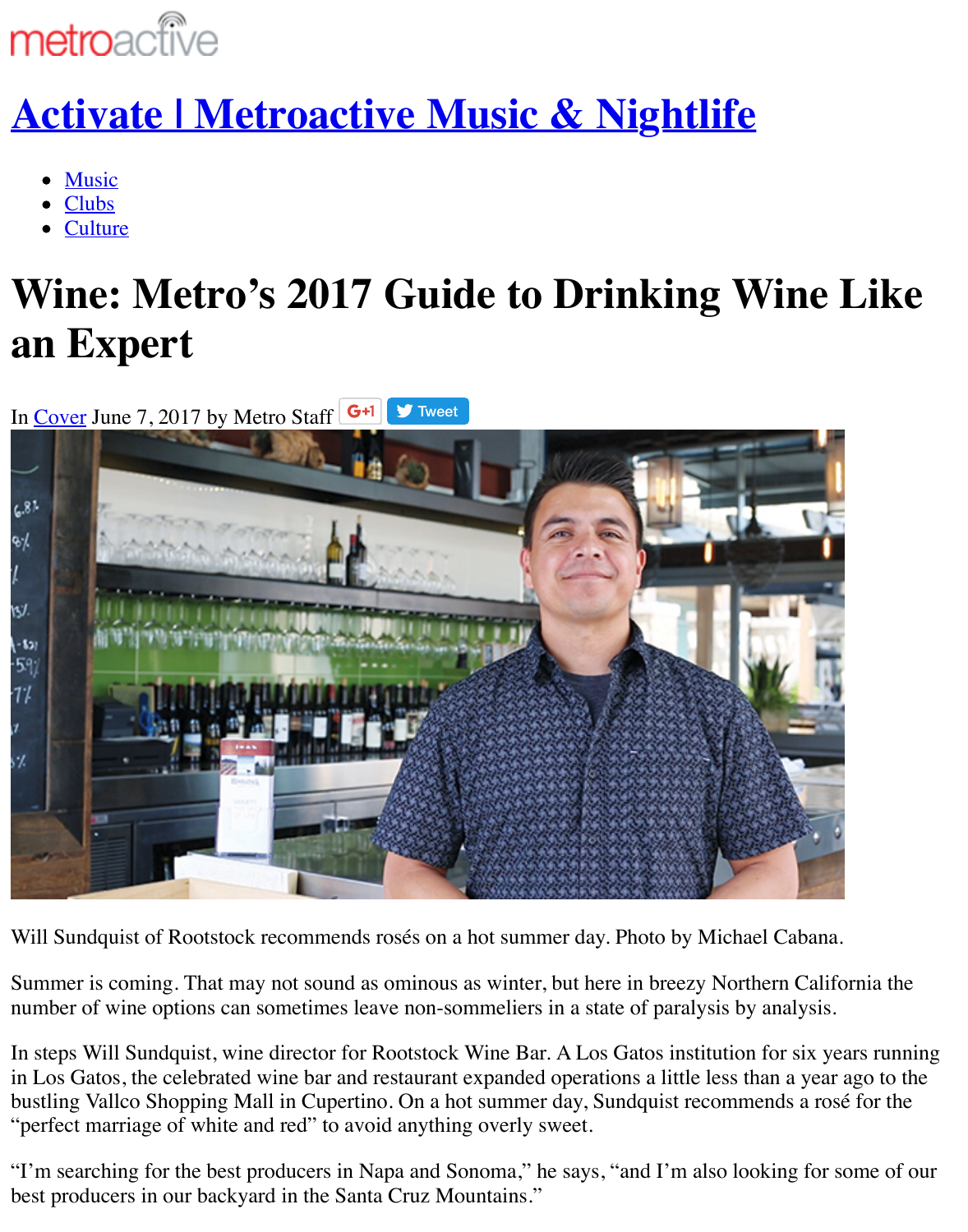#### **Rootstock Wine Bar**

*19389 Stevens Creek Blvd, Cupertino. 408.642.5821. 217 N Santa Cruz Ave, Los Gatos. 408.354.7668. | rootstockwinebar.com*



#### **20twenty Cheese Bar**

*1389 Lincoln Ave,San Jose 408.293.7574 | 2020cheesebar.com*

20twe[nty cheese bar keeps it even with 20 wines and 20 beers, but the rotating cheese and](http://www.youtube.com/watch?v=_x5txIpDJEY) char keep it especially eclectic, along with the fan-favorite truffle oil popcorn. The space is fresh and in the heart of Willow Glen.

#### **Cin-Cin Wine Bar & Restaurant**

*368 Village Ln, Los Gatos 408.354.8006 | Cincinwinebar.com* Of all the reasons to love Cin-Cin—and there are plenty, as it won 2017 Best Of awards for ha wine bar—this lively joint offers 50 percent off all bottles on Mondays.

## **Enoteca La Storia**

*416 N Santa Cruz Ave, Los Gatos*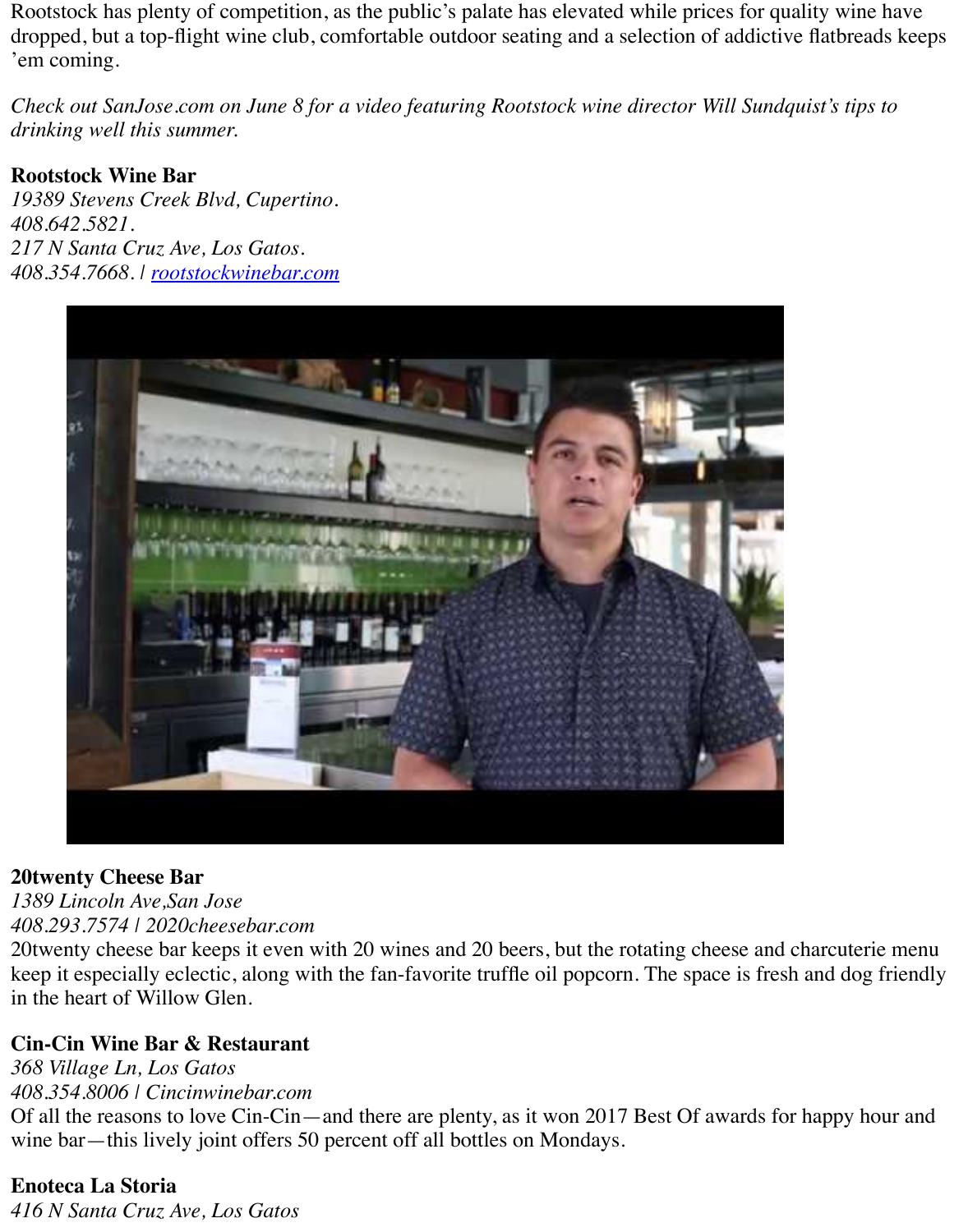#### *408.625.7272 | enotecalastoria.com*

More than just a wine bar, Enoteca La Storia touts a robust menu while also playing host to nine different wine clubs. Regular wine tastings are held and members can attend monthly pickup parties.

## **Noah's Bar & Bistro**

*17500 Monterey Road, Morgan Hill*

## *408.779.2006 | noahsbarnbistro.com*

"One cannot think well, love well, sleep well, if one has not dined well," Virginia Woolf said. And what is dining well without the perfect drink to complement the flavors on your plate? Noah's menu is a wine-pairing paradise with excellent steaks, four-cheese fondue and seafood pastas.

## **Savvy Cellar Wine Bar & Wine Shop**

*750 W Evelyn Ave, Mountain View*

*650.969.3958 | savvycellar.com*

This three-time winner of the *San Francisco Chronicle*'s "Best Wine Classes in the SF Bay Area" will enlighten taste buds and teach aspiring connoisseurs as well as everyday newbs everything they need to know.

## **Parcel 104**

*2700 Mission College Blvd, Santa Clara 408.970.6104 | marriott.com*

Consistently noted as the top fine dining experience in Santa Clara, Parcel 104's award-winning chef Bradley Ogden pays tribute to farm-to-table fresh American fare. Check out Friday's Farmers Market Dinners, which are accompanied by Parcel's selection of rare wine flights.

## **Tessora's Barra di Vino**

*234 E. Campbell Ave, Campbell 408.626.7711 | tessoras.com*

Paint, laugh and nibble on crafty Italian cuisine while sipping quality vino. At Tessora's, customers get the wine bar and bistro experience as well as comedy shows, game nights and live music on the weekend.

## **The Wine Room**

*520 Ramona St, Palo Alto 650.462.1968 | thepawineroom.com*

Aficionados and novices alike will appreciate this cozy retreat, which feels more like a friendly neighbor's living room—assuming that neighbor is a sommelier—than an actual wine bar.

## **Vintage Wine Bar**

*368 Santana Row, Suite 1040, San Jose 408.985.9463 | vintagewinemerchants.com*

Conveniently situated in Santana Row's open-air marketplace, Vintage offers reprieve from shopping to relax and watch people while sipping premium wines. We recommend the "Fun and Flirty Flight of Wine" sampler.

## **Vino Vino**

*87 N San Pedro St, San Jose 408.703.2333 | vinovinosj.com*

This is a bastion for those interested in tasting different local wines without using a spitoon. The bar has more than dozen wines on tap, and a list of 30 bottled wines from the greater Bay Area to choose from. No snobbery here, just good wine.

## **Vino Locale**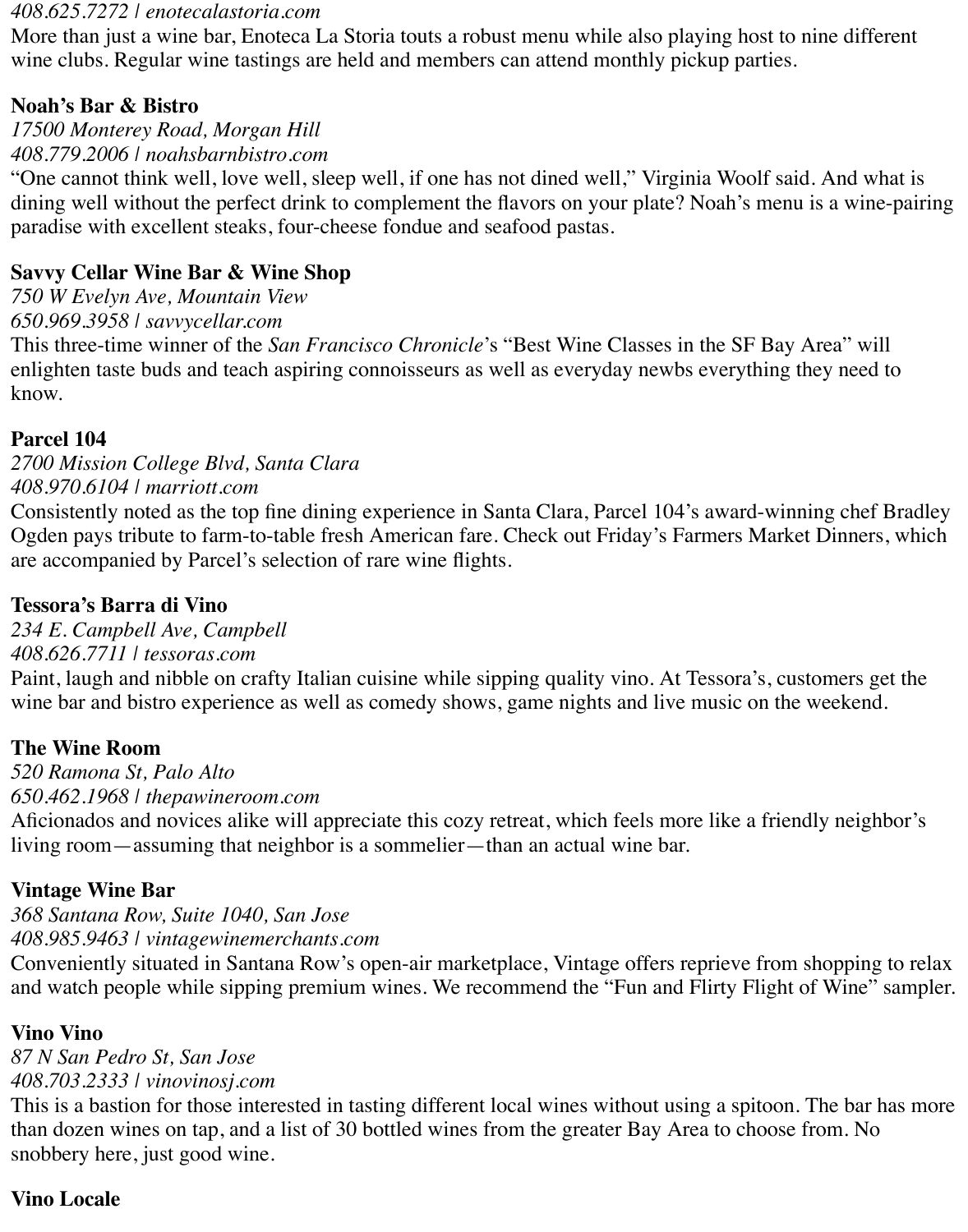#### *408.375.2618 | vynebistrosj.com*

Nestling guests in dim tones of red and black, this modern wine bistro offers an irresistible happy of \$5 house sparkling, smoky Argentinian Malbec, Sweet and Sour Citrus Mojitos and more. I uncommon here to end up conversing with a San Jose State professor while enjoying a glass.

#### **We Olive Wine Bar**

*112 N Santa Cruz Ave, Los Gatos 408.354.7474 | weolive.com*

Ancient Romans often said: "The necessary ingredients of civilization are wine and olive oil." reason that We Olive recognizes the benefits of pairing these age-old accomplices. The menu f excellent California Cabernets and less common varietals like Trousseau Gris.

#### **Wine Affairs**

*1435 The Alameda, San Jose 408.977.0111 | thewineaffairs.com*

Wine Affairs attracts a bit younger crowd thanks to their 50 wines, 40 craft beers and wide array bar is also home to three different wine and beer clubs and the happy hour is a legitimate deal.

#### **You might like:**



[Local Punks, Till I](http://activate.metroactive.com/2017/04/local-punks-till-i-fall-stand-up-on-new-ep/) Fall, Stand Up on New EP



Cola Catch Big [Psych Wave on New](http://activate.metroactive.com/2017/03/cola-catch-big-psych-wave-on-new-great-taste-ep/) 'Great Taste' EP



[Hit List: Best Music,](http://activate.metroactive.com/2017/03/hit-list-best-music-art-culture-mar-22-28/) Art & Culture Mar 22-28



[Hit List: Best Music,](http://activate.metroactive.com/2017/05/hit-list-best-music-art-culture-may-24-30/) Art & Culture May 24-30

Reco

#### **Back to top**

#### [SEARCH + PRE](http://activate.metroactive.com/2017/04/local-punks-till-i-fall-stand-up-on-new-ep/)[SS RETURN](http://activate.metroactive.com/2017/03/cola-catch-big-psych-wave-on-new-great-taste-ep/)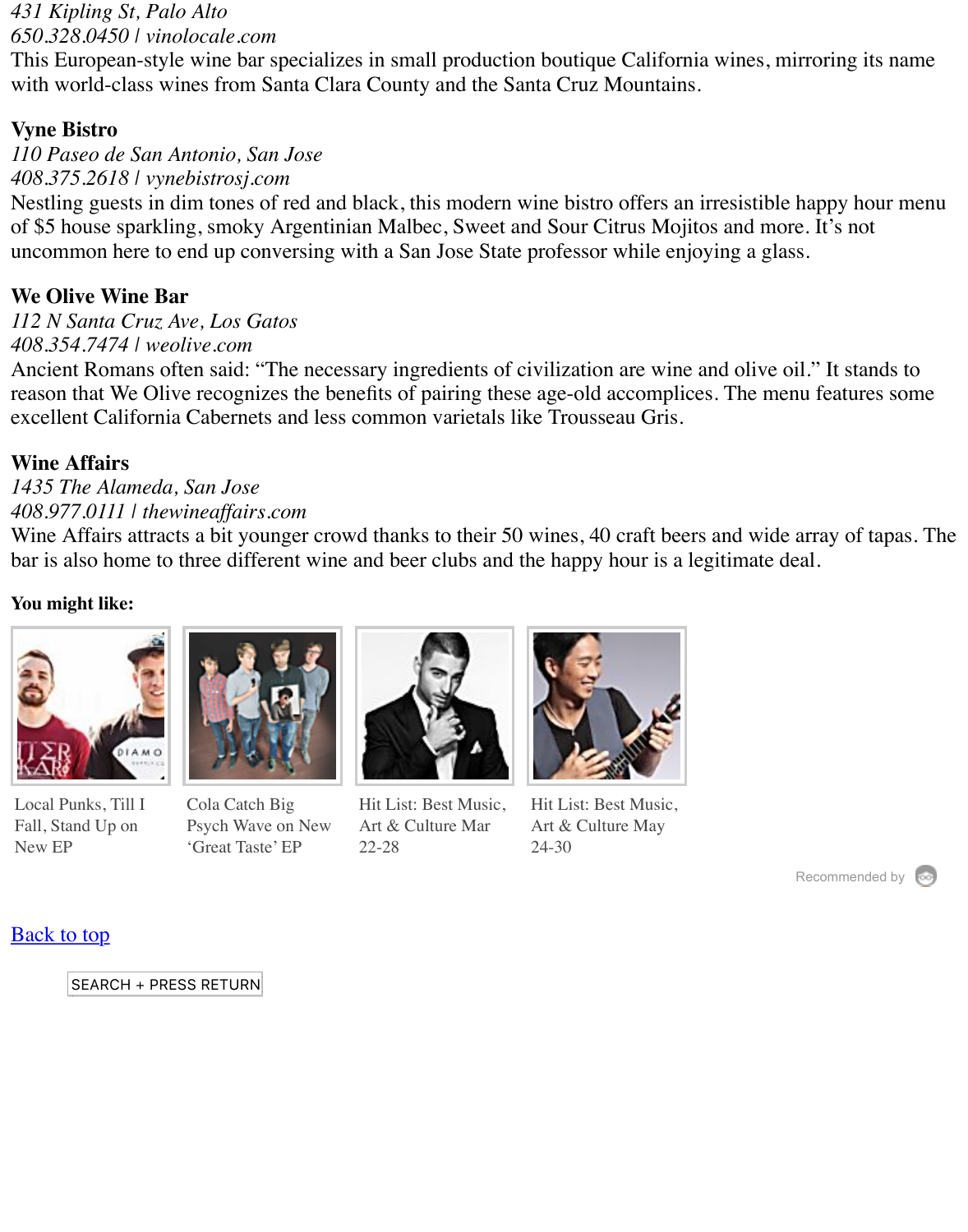



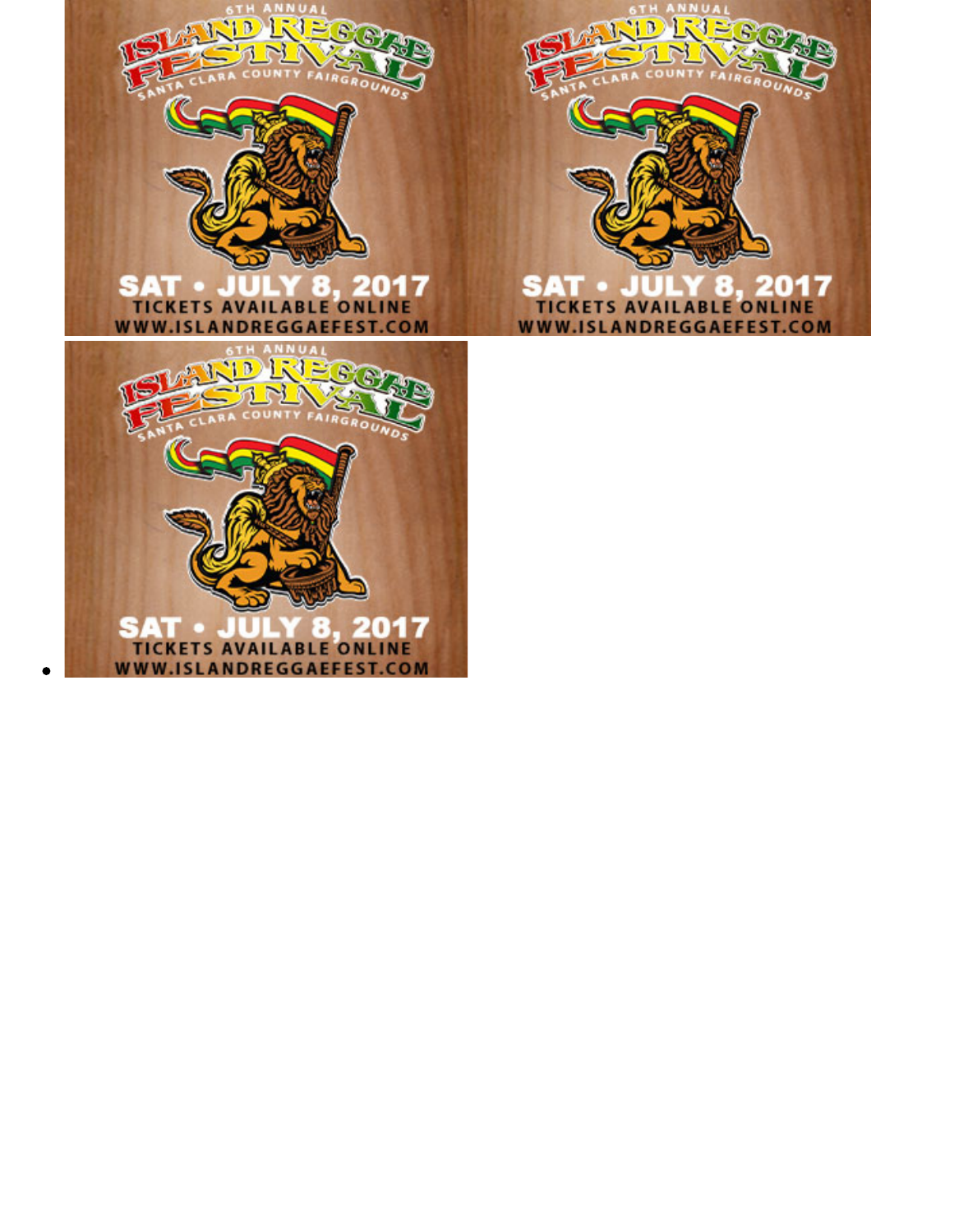

9.

 $\mathbf{v}$ 

Ą

f,  $\overline{A}$  Ω

#### Š Œ ŋ N Ţ. Ε 0 A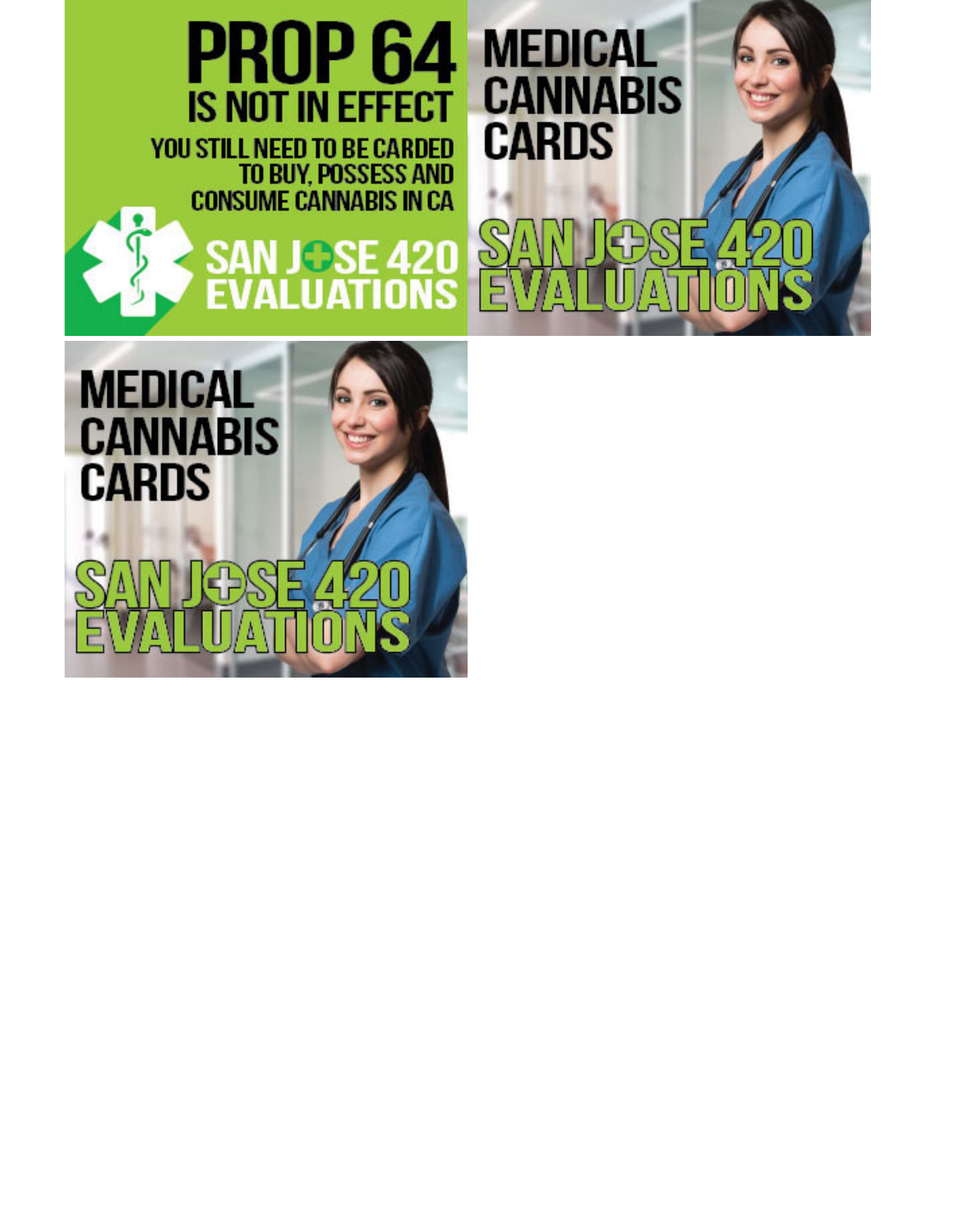



Ruby State

## **SATURDAY JUNE 10** THE END OF AN ERA AND THE<br>BEGINNING OF SOMETHING NEW

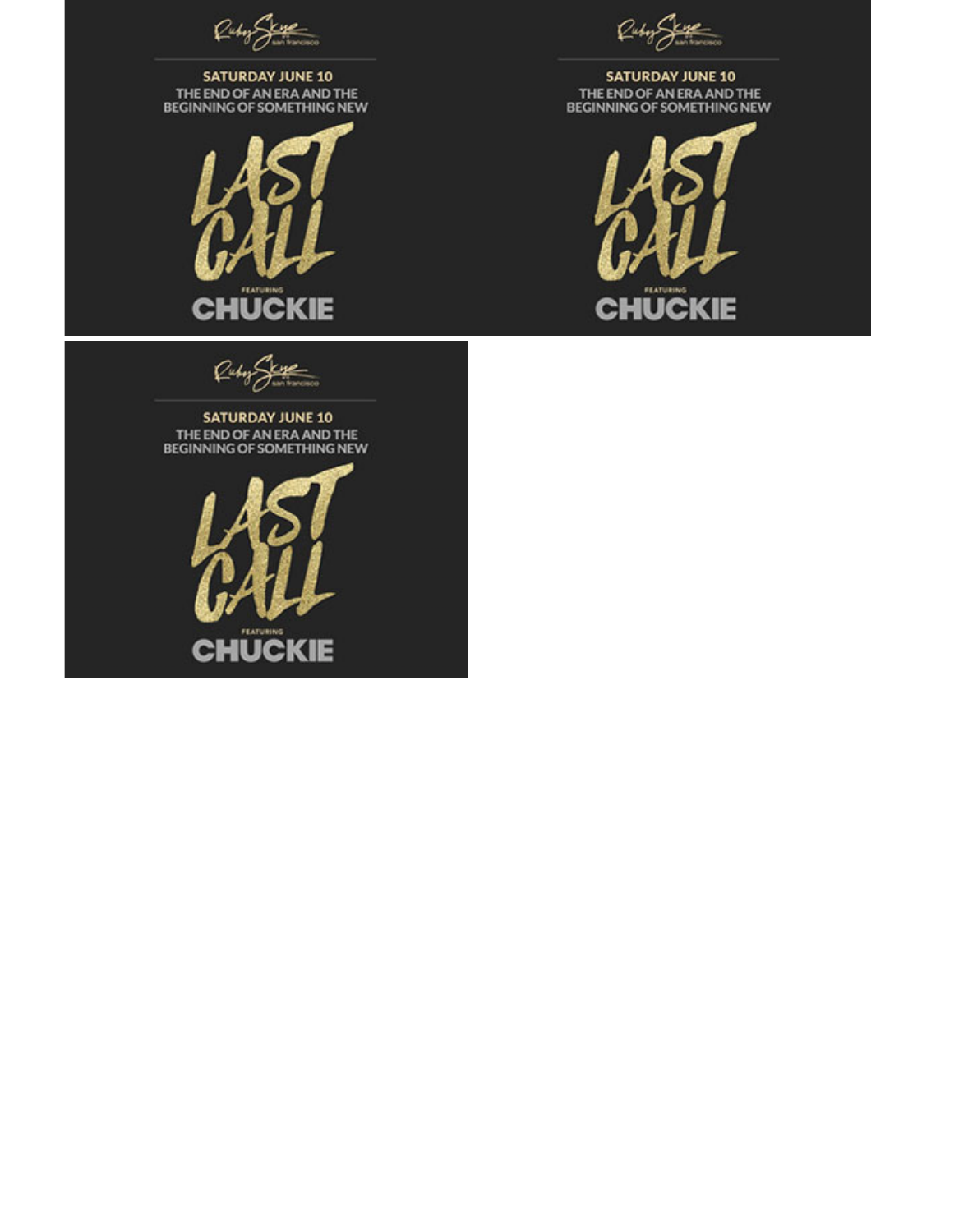

**MAXX CABELLO, JR.** 

SATURDAY, JUNE 24TH TIME: NOON-8:00 P.M.

LOCATION: **PLAZA DE CESAR CHAVEZ** SAN JOSE, CA

**TICKETS ON SALE:** FOUNTAINBLUES.COM OR AT FOOR HOUSE BISTRO,



**MAXX CABELLO, JR.** 

SATURDAY, JUNE 24<br>TIME: NOON-8:00

**LOCATION: PLAZA DE CESAR CHAVEZ** SAN JOSE, CA

**TICKETS ON SALE:** FOUNTAINBLUES.COM OR AT FOOR HOUSE BIST!



## **Recent Articles**

**I Saw You: Goodbye, Old Friend**

1 day ago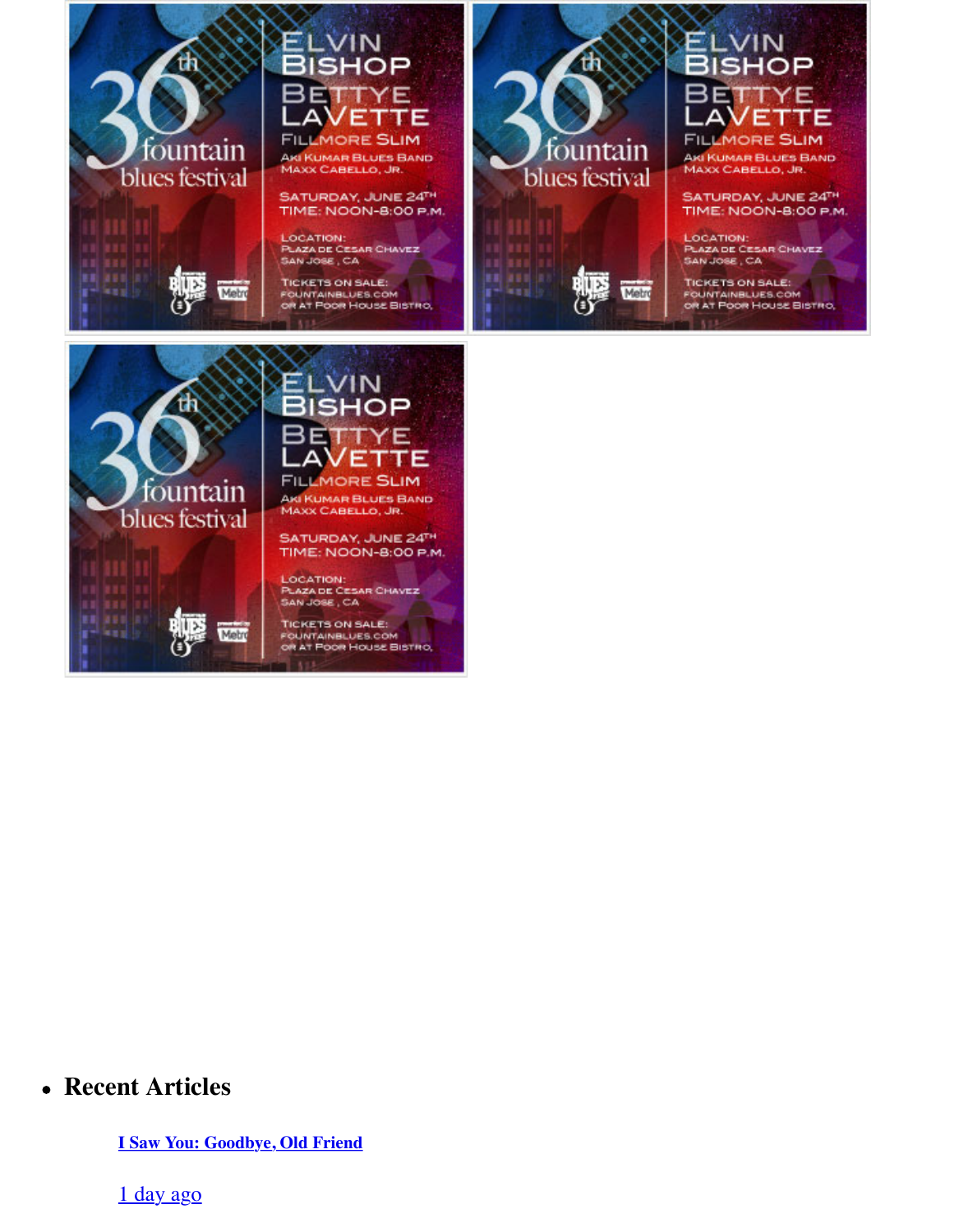



**[Craft Cocktails: Metro's 2017 Guide to Drinking Well \(But Not from the Well\)](http://activate.metroactive.com/2017/06/barfly-an-epic-silicon-valley-pub-crawl-to-find-vc-funding/)**

1 day ago



**[Craft Beer: Metro's 2017 Guide to Drinking Beer Like a Brewmaster](http://activate.metroactive.com/2017/06/craft-cocktails-metros-2017-guide-to-drinking-well-but-not-from-the-well/)**

1 day ago



**[Metro's 2017 Guide to DJs, Karaoke & Live Bands](http://activate.metroactive.com/2017/06/craft-beer-metros-2017-guide-to-drinking-beer-like-a-brewmaster/)**

[1 day ago](http://activate.metroactive.com/2017/06/119382/)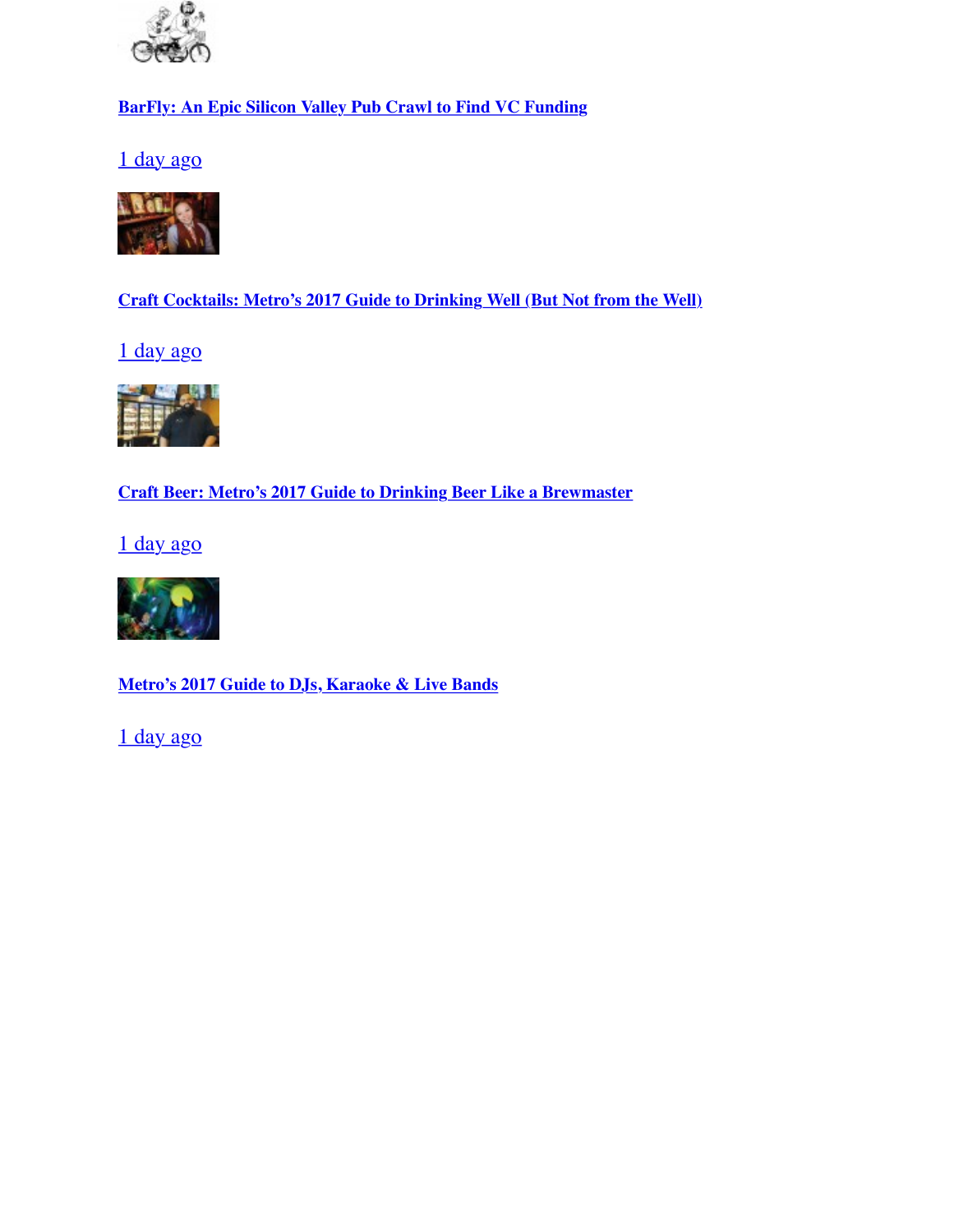

## **Tweets from Metro**

 $\blacktriangleright$  Follow @metroactive  $\bigg\{6,552 \text{ follows}\bigg\}$  Tweets by @metroactive

# **Categories**